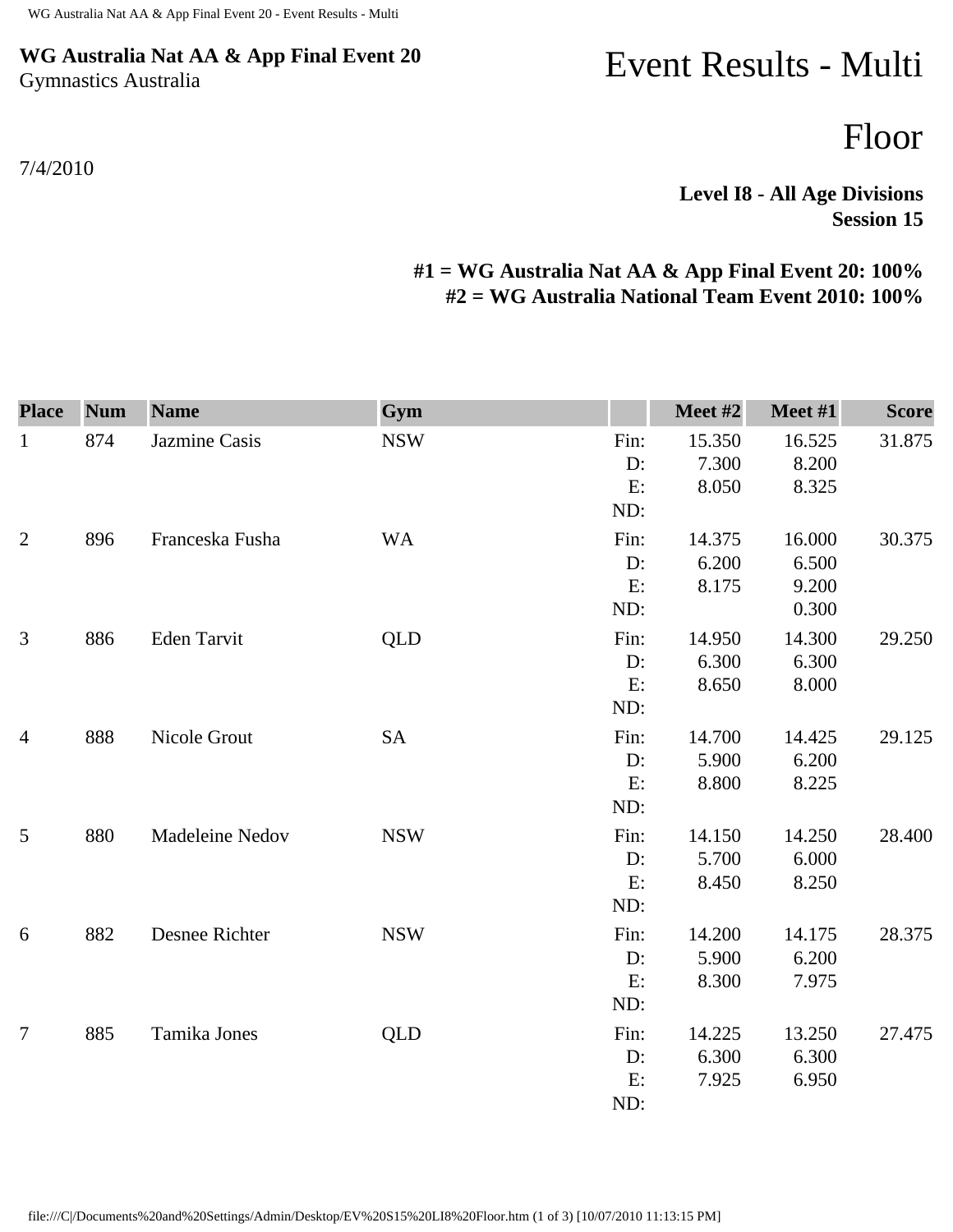WG Australia Nat AA & App Final Event 20 - Event Results - Multi

| $8\,$ | 890 | <b>Brianne Allen</b>    | <b>VIC</b> | Fin:<br>D:<br>E:<br>ND:    | 13.675<br>5.700<br>7.975 | 13.550<br>5.400<br>7.850<br>0.300 | 27.225 |
|-------|-----|-------------------------|------------|----------------------------|--------------------------|-----------------------------------|--------|
| 9     | 879 | Victoria Manning        | <b>NSW</b> | Fin:<br>$D$ :<br>E:<br>ND: | 13.650<br>5.700<br>7.950 | 13.400<br>6.000<br>7.400          | 27.050 |
| 10    | 884 | <b>Emily Conran</b>     | QLD        | Fin:<br>D:<br>E:<br>ND:    | 13.550<br>5.900<br>7.650 | 13.375<br>5.600<br>7.775          | 26.925 |
| 11    | 881 | <b>Tiahn Pesterey</b>   | <b>NSW</b> | Fin:<br>D:<br>E:<br>ND:    | 12.725<br>5.300<br>7.425 | 13.900<br>5.900<br>8.000          | 26.625 |
| 12    | 895 | Kiara Munteanu          | <b>VIC</b> | Fin:<br>D:<br>E:<br>ND:    | 14.125<br>6.300<br>7.825 | 12.450<br>6.000<br>6.450          | 26.575 |
| 13    | 873 | Aimee Warnock           | <b>ACT</b> | Fin:<br>D:<br>E:<br>ND:    | 12.075<br>5.000<br>7.075 | 14.400<br>6.500<br>7.900          | 26.475 |
| 14    | 891 | Emma Curry              | <b>VIC</b> | Fin:<br>D:<br>E:<br>ND:    | 13.375<br>5.100<br>8.275 | 12.925<br>5.400<br>7.525          | 26.300 |
| 15    | 878 | Elisha Lai              | <b>NSW</b> | Fin:<br>D:<br>E:<br>ND:    | 13.425<br>5.600<br>7.825 | 11.950<br>5.600<br>6.350          | 25.375 |
| 16    | 889 | <b>Tierney Thouless</b> | <b>SA</b>  | Fin:<br>D:<br>E:<br>ND:    | 12.900<br>6.900<br>6.000 | 12.150<br>6.900<br>5.250          | 25.050 |
| 17    | 875 | Gillian Chan            | <b>NSW</b> | Fin:<br>D:<br>E:<br>ND:    | 13.400<br>5.600<br>7.800 | 10.925<br>4.800<br>6.125          | 24.325 |
| 18    | 894 | Ciara Marasea           | <b>VIC</b> | Fin:<br>D:<br>E:<br>ND:    | 11.625<br>4.700<br>6.925 | 11.900<br>5.300<br>6.600          | 23.525 |